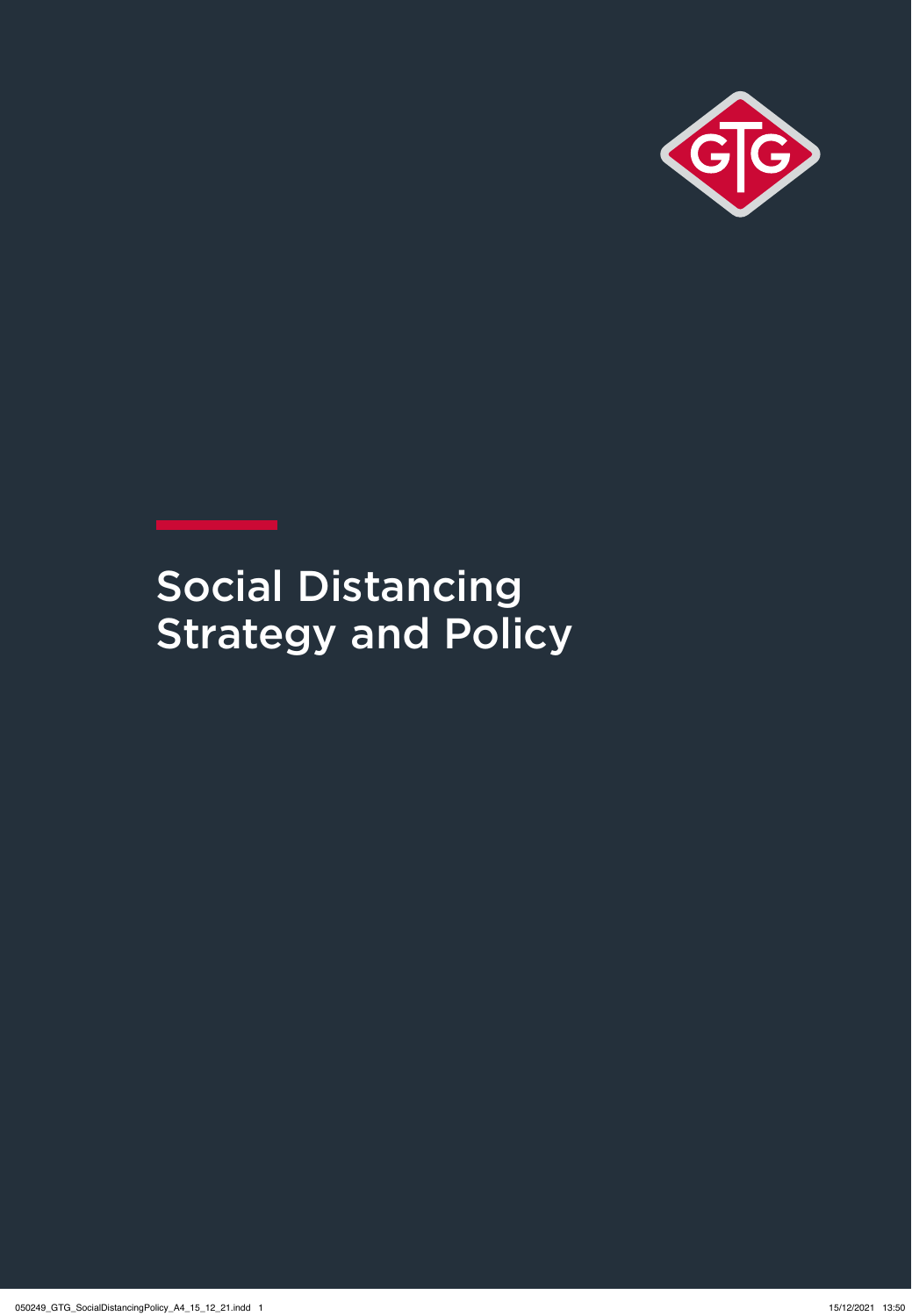# Strategy

### Scope

GTG engages with members of the general public to provide tertiary education, regulated vocational training and conference facilities. As a result, there is a high footfall of people travelling to, from and throughout our premises. Social contact can take place for an extended period of time and in some instances in close proximity.

### Aim

All persons are advised **NOT** to attend any of our premises if they are showing any COVID-19 symptoms.

To adjust current arrangements to mitigate the scope and raise awareness of how to reduce the spread of COVID-19. This includes implementing a Social Distancing Policy, routinely assessing risk, adhering to all control measures and making a commitment to introduce fundamental change to normal practice, when required.

### Approach

### https://www.nhs.uk/conditions/coronavirus-covid-19/symptoms/

In light of the pandemic, it is necessary for us to change our traditional approach to training, conferences and events. To continue to provide a high level of service, we will be adapting our facilities to protect the wellbeing of our staff, apprentices, delegates and visitors. We will provide all attendees with what is required of them to attend the training centre. This includes the attached policy and other interactive tools made available on our website. We will provide joining instructions which will advise that if you are displaying any symptoms of COVID-19, you should inform us as quickly as possible and not attend. We also ask that all persons due to attend our premises take a lateral flow test two days prior, to ensure that it is negative.

GTG is committed to maintaining 'COVID-19-secure' guidelines and we will adhere to the guidance and rules put in place by the UK government. We will also align ourselves with guidance for the education setting as advised by the Department for Education.

https://www.gov.uk/guidance/working-safely-during-coronavirus-covid-19/5-steps-to-workingsafely

https://www.gov.uk/government/publications/coronavirus-covid-19-maintaining-furthereducation-provision/maintaining-education-and-skills-training-provision-further-educationproviders

https://www.gov.uk/government/publications/coronavirus-covid-19-apprenticeship-programmeresponse/coronavirus-covid-19-guidance-for-apprentices-employers-training-providers-endpoint-assessment-organisations-and-external-quality-assurance-pro#contents

# Roles and responsibilities

Leaders, managers and staff will review the strategy to maintain effectiveness. All persons attending our premises will be held accountable for and must comply with this strategy.

https://www.hse.gov.uk/simple-health-safety/risk/index.htm

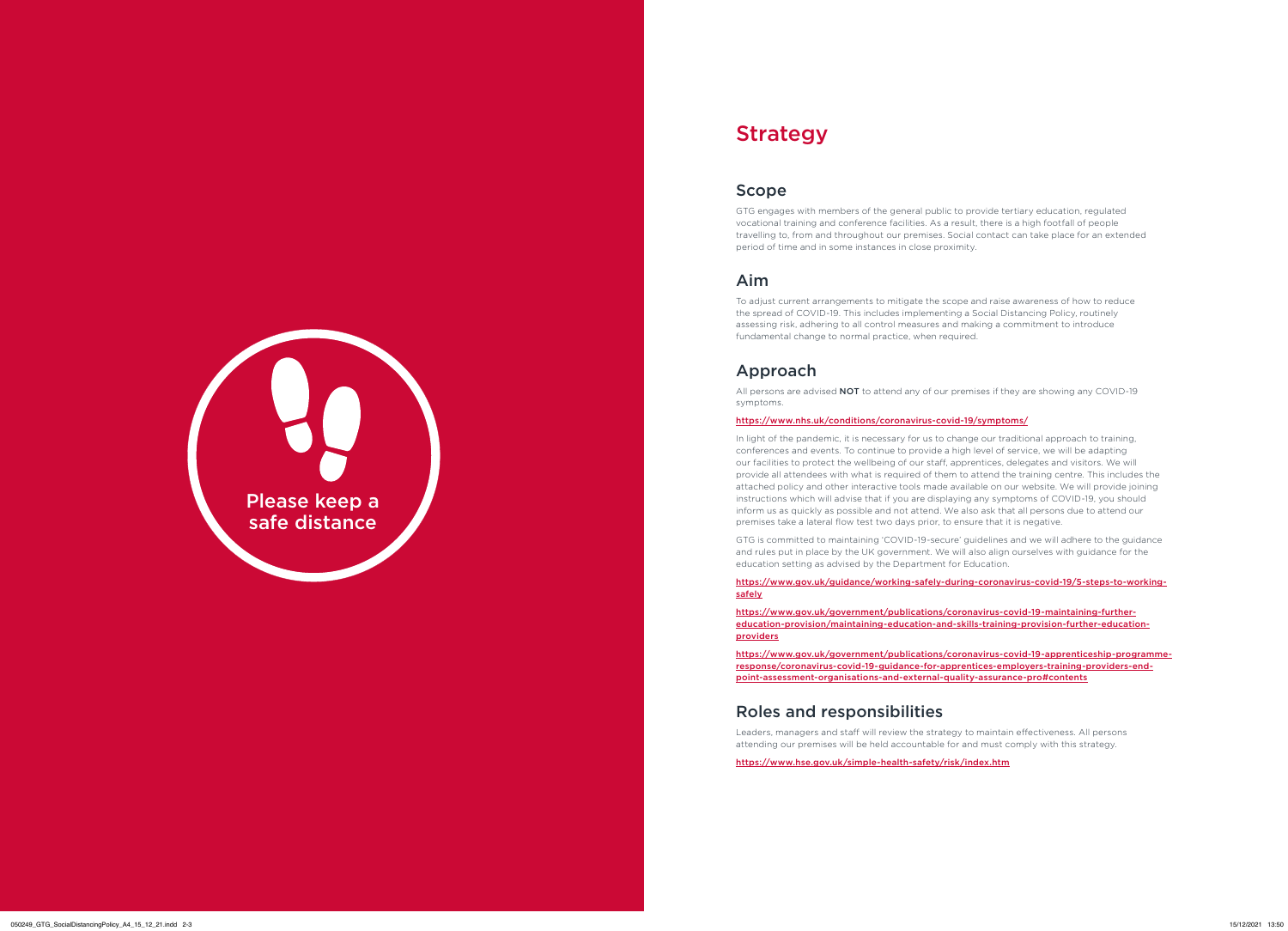### Tracing

As part of the national approach to containing the virus, anyone who tests positive will be contacted by their local contact tracing centre to establish not only who they live with, but also who they have been in close physical contact with.

### For full information on contract tracing and self-isolation, including what to do if you are fully vaccinated, please use the links below.

### https://www.gov.uk/guidance/nhs-test-and-trace-how-it-works

### https://www.gov.scot/publications/coronavirus-covid-19-test-and-protect/

Please make sure you adhere to any requests and inform GTG and your employer immediately. If you are unsure about any requests from a tracing centre, remember that they will never ask

you to:

- Give any information apart from details of your movements and the people you have been physically close to.
- Phone a premium rate number
- Make a purchase, payment or donation.
- Offer information about your medical history unrelated to coronavirus.
- Give your bank details.
- Reveal your social media identities or login details, or those of your contacts.
- Give them your passwords, PIN numbers, or ask you to set up any new ones.
- Give them control of your computer, smartphone or tablet, or to download anything.
- Visit a website that does not belong to the NHS or the government. Please refer to the links below for more information.

https://www.nhs.uk/conditions/coronavirus-covid-19/symptoms/

https://www.gov.uk/guidance/nhs-test-and-trace-how-it-works https://www.nhsinform.scot/illnesses-and-conditions/infections-and-poisoning/coronaviruscovid-19/test-and-protect/coronavirus-covid-19-contact-tracing

### COVID-19 testing

If you or someone you live with has COVID-19 symptoms, such as a high temperature, a new and continuous cough, or a loss to your sense of smell or taste, then you can request a test. It is important to get tested within the first five days of displaying symptoms – see the link below for information on how to book a test.

### https://self-referral.test-for-coronavirus.service.gov.uk/antigen/name

# Conferences/events

Upon review, and in line with government guidelines for the type of events and gatherings relating to work, we can safely accommodate the maximum numbers of people permitted to attend. Please make contact with our Head of Facilities, Tracey McCallum, for further details on 07795 355355.

The Facilities team have worked hard to amend centre layouts to comply with government and company social distancing controls.

# Social Distancing Policy

### Access/egress of premises, including car parking

Each parking bay is a minimum of 2.4 metres wide and customers are advised to reverse park and only attempt to park when there is suitable space available. Please park within the designated lined space and leave enough room for others to safely exit their vehicle. We ask you to be patient and wait until the driver next to you is at a safe distance before you leave your vehicle.

### On entering our premises, please wear a face covering as it is a mandatory UK-wide control measure. If you are unable to wear a face covering, please provide evidence of exemption and notify reception immediately upon arrival.

Once on the premises, you will notice that we incorporate social distancing measures such as protection screens and dedicated walkways. You will be invited to check your temperature and sanitise your hands. You will then make your way to reception, provide your name and the course you are to attend.

### https://www.gtg.co.uk/about/newsroom/coronavirus-information/

There will be no physical interaction, i.e., handshakes or signing in. The passing of documents must only be done if necessary and if they are dry and sanitised. Lanyards/visitors passes will no longer be provided. All attendance should be by appointment only. We have removed pens and stationery from reception. We have appointed key support staff to assist access/egress of persons to avoid choke points/bottlenecks. You will be invited to sanitise your hands upon exit. Please drive in accordance with the on-site speed limit.

### Welfare and catering

Catering facilities and staff canteens shall be closely monitored during social distancing restrictions. Break times shall be staggered and coordinated across course schedules for ease of access to communal areas. Please adhere to these times in order to achieve social distancing. Also, please note that you must follow the guided walkways to access these facilities – this may mean a longer route to take at break times. The catering facilities have re-opened and are serving hot and cold food and drinks, please queue responsibly leaving a safe distance between persons. Please wear a face covering while queuing for food. Each catering area has been allocated a supply of hand sanitiser, Covid Guard, tissues and disposable towels for your use.

### Temperature testing

We have infrared non-contact thermometers at each of our facilities. We understand that at any time an individual may begin to feel unwell with no direct COVID-19-related symptoms, and so we will take their temperature to support the evaluation of COVID-19 symptoms. In situations where social distancing is not possible, temperature will be checked each day, for example, driver training staff and delegates. Should a delegate or staff member register a temperature of 37.8C (or greater), they shall be sent home immediately.

### People who feel unwell while attending GTG

In the event that a person feels unwell with even the mildest COVID-19 symptoms, they will be sent home. They may be required to use public transport and will be provided a face covering to do so safely, or a family member may be asked to collect them. If the person is waiting to be collected, they will isolate in a well-ventilated room with signs to restrict access. If this is not possible, they will be asked to wait in a well-ventilated area at least two metres away from other people. If they need to go to the bathroom while waiting to be collected, they should use a separate bathroom. The isolation room/area and bathroom shall be thoroughly cleaned and disinfected using the appropriate cleaning products. Should the person then test positive for COVID-19, they must use NHS Test and Trace, or in Scotland, the Test and Protect service.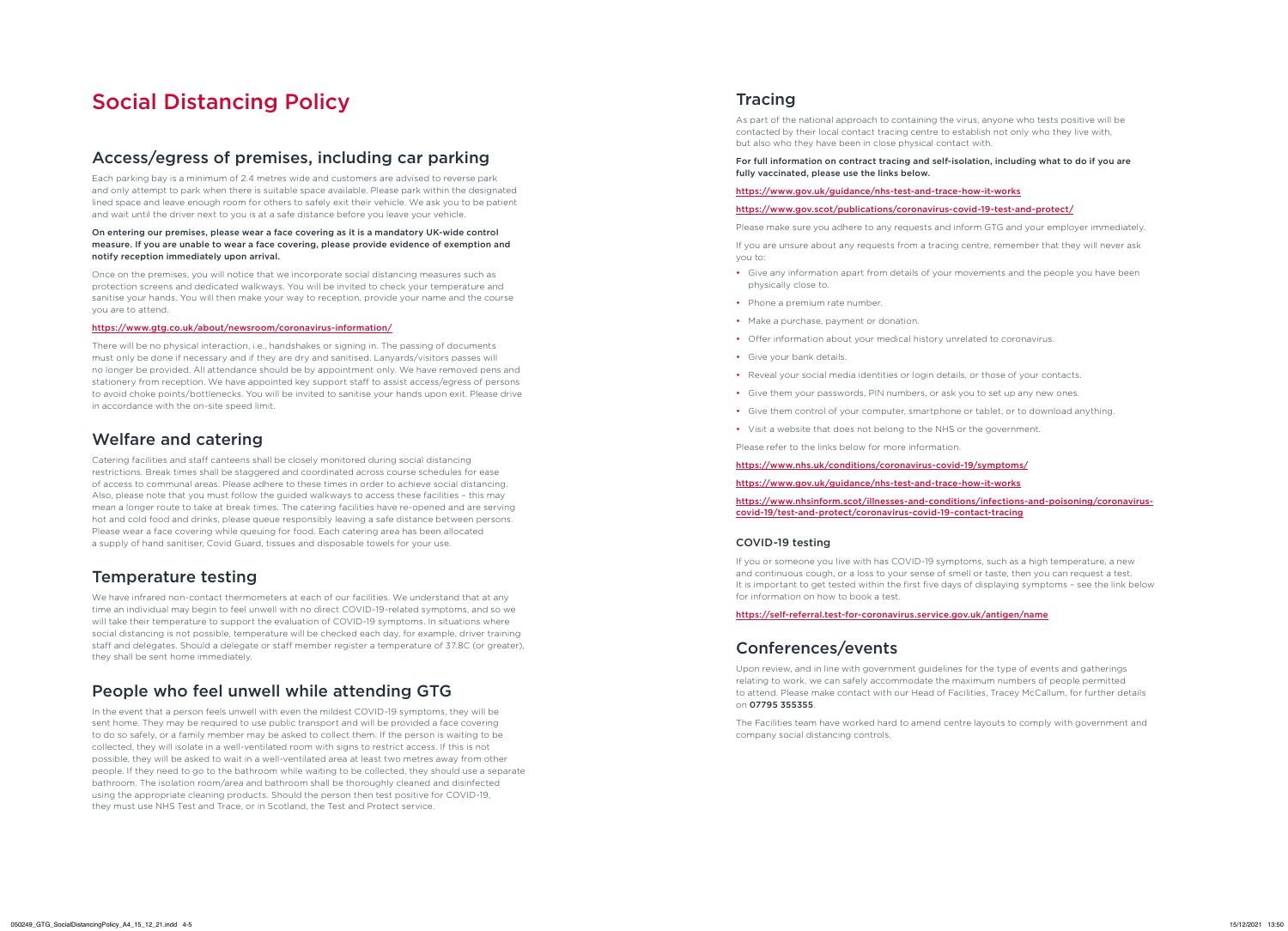### Training courses

In order to manage the volume of persons attending our premises, training schedules and class sizes will be reduced. Travel around our premises shall be controlled by implementing one-way routes. By maintaining smaller groups, the risk to others shall be reduced by eliminating unnecessary contact with high volumes of people, limiting the risk of direct or indirect transmission. Delegates will be asked to fully comply with our social distancing control measures or risk being removed from the premises. Equipment required to deliver training (i.e., tools, equipment and laptops) will be disinfected before and after use. Cleaning materials have been made available and are as near to equipment/workstations as possible. Delegates are asked to disinfect their tables before and after each training session. The tutors will also routinely disinfect all touch points throughout the training session.

## Ventilation

We will aim to utilise natural air flow where possible i.e., open windows and doors. Where mechanical ventilation is in place, this will be adjusted to draw fresh air wherever possible. Further information and guidance can be found here:

https://www.cibse.org/coronavirus-covid-19/coronavirus-covid-19-and-hvac-systems

## Apprenticeship delivery

We shall amend current practices to incorporate blended learning and provide remote training and assessment, where possible. Physical class sizes shall be managed to ensure that a maximum of 15 are present in any session (control measures allowing). Our delivery practices will adhere to social distancing measures in order to limit the risk of direct or indirect transmission. Equipment required to deliver the apprenticeship (i.e., tools, equipment and laptops) will be disinfected before and after use. Cleaning materials have been made available and are as near to equipment/workstations as possible. We routinely review government guidance. Currently, travel and attendance to an educational setting is encouraged. We shall follow the DofE's systems of control:

https://www.gov.uk/government/publications/coronavirus-covid-19-maintaining-furthereducation-provision/what-fe-colleges-and-providers-will-need-to-do-from-the-start-of-the-2020-autumn-term#prevention-actions

# Apprentices travel and accommodation

Accommodation providers have implemented strict control measures. For those of you that travel to GTG using public transport, it remains law that you wear a face covering on your journey, so please ensure that you plan your journey in advance and adhere to the safety measures.

https://www.gov.uk/government/publications/face-coverings-when-to-wear-one-and-how-tomake-your-own/face-coverings-when-to-wear-one-and-how-to-make-your-own#when-to-wear-aface-covering

You must not car share, your employer will pay for public transport to get you safely to your accommodation and training destination. You must adhere to government guidance on travelling safely, and do not put other travellers or yourself at risk.

Once you have arrived at the hotel, you will be provided with instructions at check-in regarding the safety protocols that are in place. You must attend the hotel welcome meeting, whereby further advice and support is provided to keep you safe. You will be transported between the hotel and GTG in an appropriately sized vehicle to achieve social distancing, or in low numbers by private taxi (car). The transport operators have been vetted and their control measures are in line with current government guidelines.

## Communication

Expectations will be clearly communicated with floor markings and signs. We will also use our website to clearly set out expectations and measures. Communications will be easy to follow and will highlight everyone's requirements. On arrival at our premises, you will be guided to your classroom. Delegates and apprentices will receive joining instructions which have been adapted to convey course start times, classroom name and any further changes to our premises. During the booking process, attendees shall be asked to confirm that they DO NOT have any symptoms of COVID-19, have NOT tested positive and have fulfilled any 10-day isolation periods, if necessary.

## **Cleanliness**

Cleaning staff have been suitably trained to deliver a deep and thorough clean of our premises. We will routinely undertake a deep clean of toilets throughout the day and regularly disinfect frequently used surface areas/touch points using disinfectant spray EN 14476.

All workstations will be disinfected by staff at the start and end of the day using 750ml spray mist bottles and the disinfectant solution EN14. We use the three-stage skincare system in the workshop and body repair areas. Staff have been made aware that they are responsible for cleaning their own work area, tools, vehicles and equipment throughout the day. This routine should also be in place when staff change over work zones/shifts.

### Waste

Any waste generated from people that are symptomatic, or in an area where people have been symptomatic, should be double-bagged, tied securely and set aside for 72 hours before disposal in accordance with government guidance.

# Personal hygiene

We require all persons to maintain good personal hygiene at all times. Tissues, blue roll and other items used to catch a sneeze/cough must be discarded promptly and thereafter, hands must be washed for a minimum of 20 seconds. Avoid touching your eyes, nose or mouth.

Handwashing is imperative in limiting the risk of spread/contamination. All persons should regularly wash their hands throughout the day, and this should be prioritised over the use of hand sanitisers.

Hand sanitiser and clean as you go stations are set up at key areas/zones. Hand sanitiser must contain a minimum 60% alcohol content in order to be effective. Stock levels will be monitored and replenished routinely from our approved procurement streams.

Important: please note that hand sanitiser is flammable and should not be used by anyone working with hot surfaces or heated equipment. If it is used, it needs to have fully evaporated before continuing with any routine works that involve heat. Keep hand sanitiser away from heat, hot surfaces, sparks, open flames and other ignition sources, and do not smoke/vape if hands are not completely dry.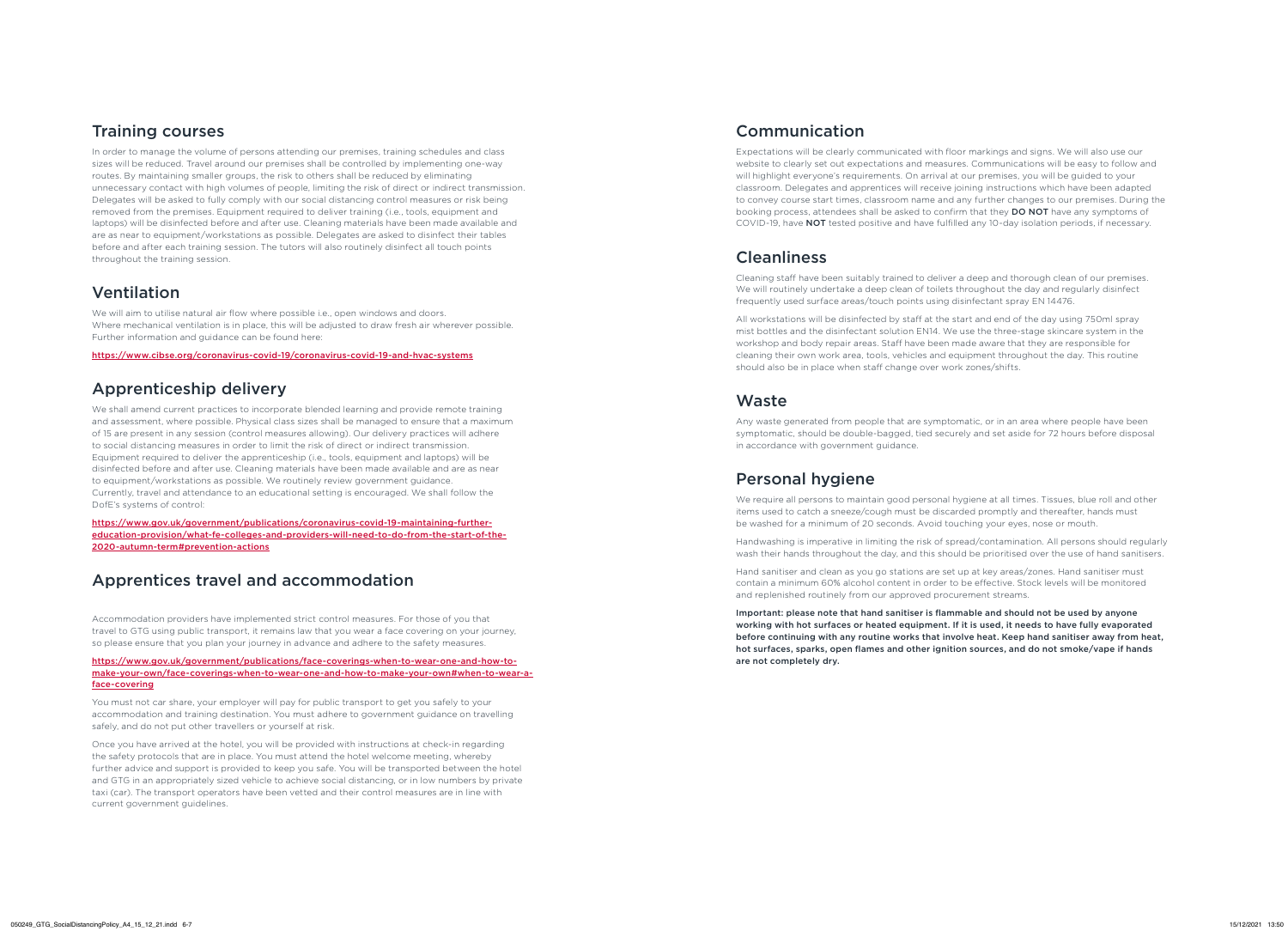### Personal protective equipment (PPE)

The majority of staff shall not require PPE, other than that deemed necessary for existing job requirements. Likewise, apprentices and delegates shall be encouraged to prioritise social distancing, personal hygiene and cleanliness over the use of personal protective equipment. All learning techniques that would compromise social distancing shall be restricted wherever possible (non–essential). PPE will be made available only if absolutely necessary.

# Face coverings

Wearing a face covering or face mask in a classroom setting is not recommended under current government guidelines. Face coverings are beneficial for short periods indoors where there is a risk of close social contact with people you do not usually meet. In the UK, it is mandated that staff, apprentices, delegates and visitors wear face coverings when moving around communal and congregated areas. Face coverings must be safely removed when seated in the classroom. You must wear your face covering in line with government advice. Before and after putting it on, you must thoroughly wash your hands, or sanitise, and avoid touching your face. DO NOT touch the part of the covering that sits directly across your mouth and nose. If the covering is reusable, you must wash regularly at 60°C.

Face coverings must:

- Cover both your nose and mouth.
- Not be allowed to dangle around the neck
- Not be touched after being put on except to remove them.
- Be changed when they become moist or damaged.

Face coverings should not be worn, in any circumstances, by those who may not be able to handle them as directed (i.e., young children). Poor handling may inadvertently increase the risk of transmission.

# Field assessing/advising staff

All trainers, assessors, development coaches and health and safety advisors, shall be inducted on changes to their respective departments, roles and individual requirements. Visits to third parties shall be assessed to ensure staff can carry out works safely and remain compliant with government guidelines. In order to keep our staff safe while on third-party premises, we ask staff to carry out a dynamic risk assessment and adopt all control measures required to carry out works; this may include the wearing of face coverings, disinfecting workspaces, maintaining a safe distance and wearing gloves.

### Centre-based staff

We have established a hybrid work model for our staff – office-based rotation and working from home. Our staff will also manage processes via email/telephone and remotely via supporting software applications. We will prioritise the use of Teams for work-related meetings. Office environments shall be appropriately spaced to allow for 1 metre+ social distancing with desks set up to support side-by-side or back-to-back work methods. All equipment required for each job function will be disinfected before and after use. Clean as you go stations have been made available and are as near to equipment/workstations as possible. There are protective Perspex screens in place at workspaces where distancing is restrictive.

# Document signing and cash handling

The requirement for signatures (both handwritten and digital) should be minimised and proof should be gathered by other means, such as email, photograph or another suitable alternative that remains compliant. Where signatures are contractually necessary, a new pen, gloves and hand sanitiser should be readily available for use.

Card payments and bank transfers should be encouraged wherever possible and the handling of cash eliminated or reduced significantly. Cash should be handled using protective gloves. Carefully remove the gloves and thoroughly wash your hands for 20 seconds before handling any other items.

## First aid provisions

If you need to help an individual who is symptomatic and may have COVID-19, wherever possible, place the person away from others. If there is no separate space or it is unsafe to move the injured person, ask others who are not involved in providing assistance to stay at least two metres away. If barriers or screens are available, these may be used. Wear disposable gloves and a fluid repellent surgical face mask, face visor and disposable apron before helping them. Wash hands thoroughly before and after treatment. If there is blood or bodily fluids, segregate the area wearing PPE and place a spill kit or cover with paper towels. Contact the Facilities team to arrange professional cleaning as necessary. Should CPR be required, it is recommended that you do NOT provide rescue breaths and perform chest compressions only. If a decision is made that rescue breaths are necessary, use a one-way face shield, which should be disposed of in line with guidance for medical waste. Thereafter, the first aider should monitor themselves for symptoms and self-isolate for 10 days, if necessary.